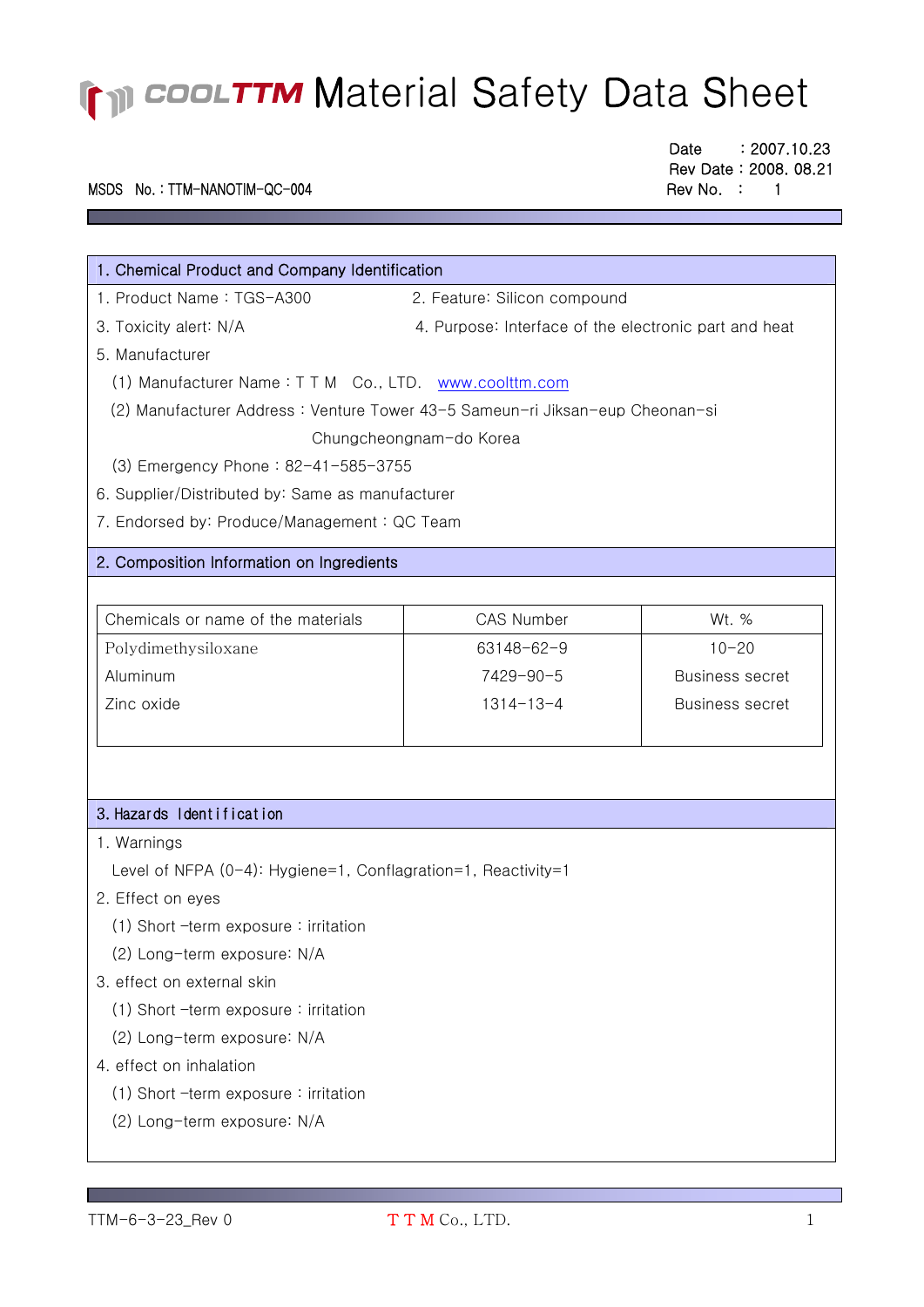### MSDS No.: TTM-NANOTIM-QC-004 Rev No. : 1

Date : 2007.10.23 Rev Date : 2008. 08.21

5. effect on ingestion

l ٦

- (1) Short –term exposure : gastrological, nausea, diarrhea
- (2) Long-term exposure : N/A
- 6. cause of carcinogenesis
	- (1) Industrial Safety and Health Act : not decided yet
	- (2) OSHA : NO
	- (3) NTP : NO
	- (4) IARC : NO

#### 4. First Aid Measures

- 1. Contacting eyes : Rinse gently in running water at least 15 minutes. Seek immediate Medical attention.
- 2. Contacting skin: Wash thoroughly good 15 minutes using soap and water while discard polluted clothes and shoes. Get a medical help right away.
- 3. Inhaling: Promptly move to unpolluted area when side effect is occurred to a body. Do artificial respiration if necessary. Contact a physician immediately.
- 4. Overdoes: in case of over does, contact a physician
- 5. Note from physician: Antidote unknown. Treated based on condition of each case.

#### 5. Fire-fighting Measures

- 1. Fire & explosion risk: Merely but yes
- 2. Restrictions by the Fire Service Act: None
- 3. Fire extinguisher: powdery extinguishing formula, carbon dioxide, water (H2O), foam
- 4. Direction & tool: Move the object from fire area, if possible. In the case of huge access, aim and strew with high coercion of watercourse to exposed area. Use fire extinguisher that is applied for this case. Avoid breathing the air.
- 5. Toxic materials in combustion: carbon oxidized substances, electropositive gas, and formaldehyde.

#### 6. Accidental Release Measures

- 1. To protect body: Wear a helmet or proper tool to protect your body all the time.
- 2. To protect environment: remove polluted area and prevent further contamination to the soil and water.
- 3. Purgation or discard: Wipe it off using absorptive paper, put into disusing bag and discard.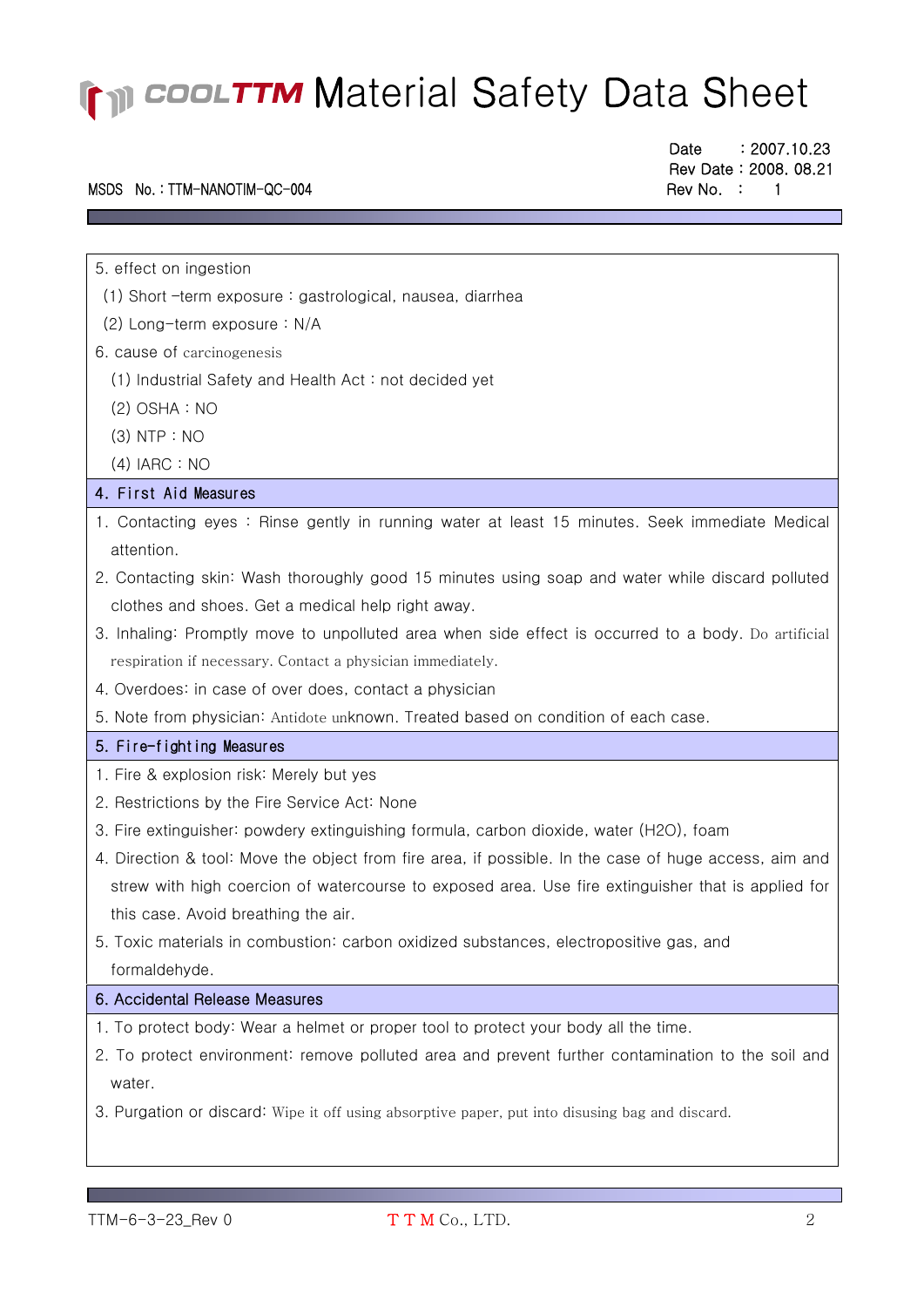#### MSDS No.: TTM-NANOTIM-QC-004 Rev No. : 1

7. Handling and Storage

l ٦ Date : 2007.10.23 Rev Date : 2008. 08.21

1. Safety tip: Wear a proper protection 2. Other tips: separate from inflammable materials. Avoid direct contact to the water. Tightly closed. Keep it cool and dry place. 8. Exposure Controls and Personal Protection 1. Technical managing tip: joint steaming Installation is necessary for the criterion of governmental grant. 2. To protect respiratory organs: Wear a protection in the case of frequency of exposure. 3. To protect eyes: Wear a protective goggle blocking from arsenic acid

- 4. To protect hands: Wear a proper pair of gloves.
- 5. To protect body: Wear protective clothes and tools.

#### 6. the standard of exposure

(1) ZINC OXIDE:

Industrial Safety and Health Act:

- $-$  TWA:  $5mg/m^3$   $-$  STEL:  $10mg/m^3$
- 5 ㎎/㎥ OSHA TWA (Proportion of Respirable Particle)
- 15 mg/m<sup>3</sup> OSHA TWA (total particle)
- $-$  10 mg/m<sup>3</sup> OSHA TWA (total particle) (Mulled by 58 FR 35338 on June 30<sup>th</sup> of 1993)
- 5 ㎎/㎥ OSHA TWA (emitting smoke)
- $-$  10  $mg/m$ <sup>3</sup> OSHA STEL (emitting smoke) (Nulled by 58 FR 35338 on June 30<sup>th</sup> of 1993)
- $-$  2  $mg/m$ <sup>2</sup> ACGIH TWA (Respirable Particle)  $-$  10  $mg/m$ <sup>2</sup> ACGIH STEL (Respirable Particle)
- 5 ㎎/㎥ NIOSH recommended TWA 10 Hrs (emitting smoke) (Particle)
- $15$  mg/m<sup>3</sup> NIOSH recommended ceiling (Particle)  $10$  mg/m<sup>3</sup> NIOSH STEL (emitting smoke)

 $-1$  mg/m<sup>3</sup> DFG MAK (the criterion of peak limit  $-1$ , excursion factor 1)

(Respirable Particle) (Emitting smoke)

(2) Aluminum :

Industrial safety and health act: not decided yet

5 ㎎/㎥ OSHA TWA (respiratorable particle)

15 ㎎/㎥ OSHA TWA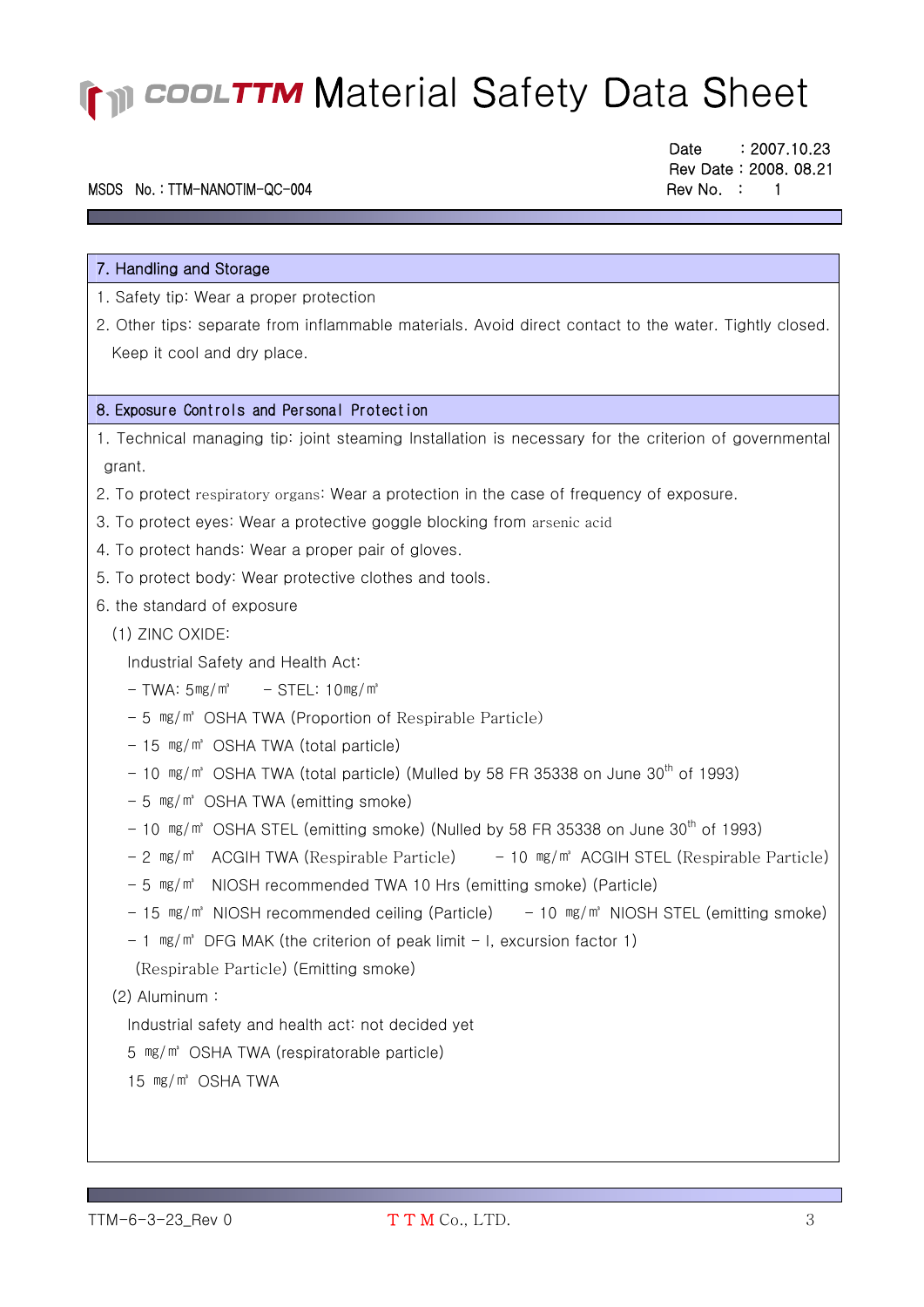### MSDS No.: TTM-NANOTIM-QC-004 Rev No. : 1

Date : 2007.10.23 Rev Date : 2008. 08.21

| 9. Physical and Chemical Properties                                                          |
|----------------------------------------------------------------------------------------------|
| 1. Exterior color: grey                                                                      |
| 2. Scent: Very weak                                                                          |
| 3. pH : N/A                                                                                  |
| 4. Solubility (water): N/A                                                                   |
| 5. Boiling point/ degree of boiling point: N/A                                               |
| 6. Steam pressure: None                                                                      |
| 7. Specific gravity : $1.7-2.2$                                                              |
| 8. Division coefficient's: N/A                                                               |
| 9. Density of steam: N/A                                                                     |
| 10. Viscosity: N/A                                                                           |
| 11. Molecular weigh t: N/A                                                                   |
| 10. Stability and Reactivity                                                                 |
| 1. The condition of chemical safety: room temp., high temp(less than 250) safe within higher |
| pressure.                                                                                    |
| 2. Substances to avoid: direct contact to water.                                             |
| 3. In combustion: carbon oxidized substances, electropositive gas, and formaldehyde.         |
| 11. Toxicological Information                                                                |
| 1. Polydimethylsiloxane:                                                                     |
| (1) Toxicity data:                                                                           |
| $>535$ mg/ $\ell$ inhalation - mouse LC50                                                    |
| >5,000mg/kg buccal cavity - mouse LD50                                                       |
| (2) Poduction of cancer: Industrial Safety and Health Act: -                                 |
| (3) The degree of virulence: insufficient info                                               |
| 2. Zinc Oxide:                                                                               |
| (1) Pungent data:                                                                            |
| 500mg/24h skin - rabbit weak stimulus                                                        |
| 500mg/24h eye - rabbit weak stimulus                                                         |
| (2) Toxicity data:                                                                           |
| $>$ 200mg/ $\ell$ inhalation – mouse LC50                                                    |
| >7950mg/kg buccal cavity - mouse LD50                                                        |
| $(3)$ Poduction of cancer: Industrial Safety and Health Act: $-$                             |
| (4) Partial effect's/A:                                                                      |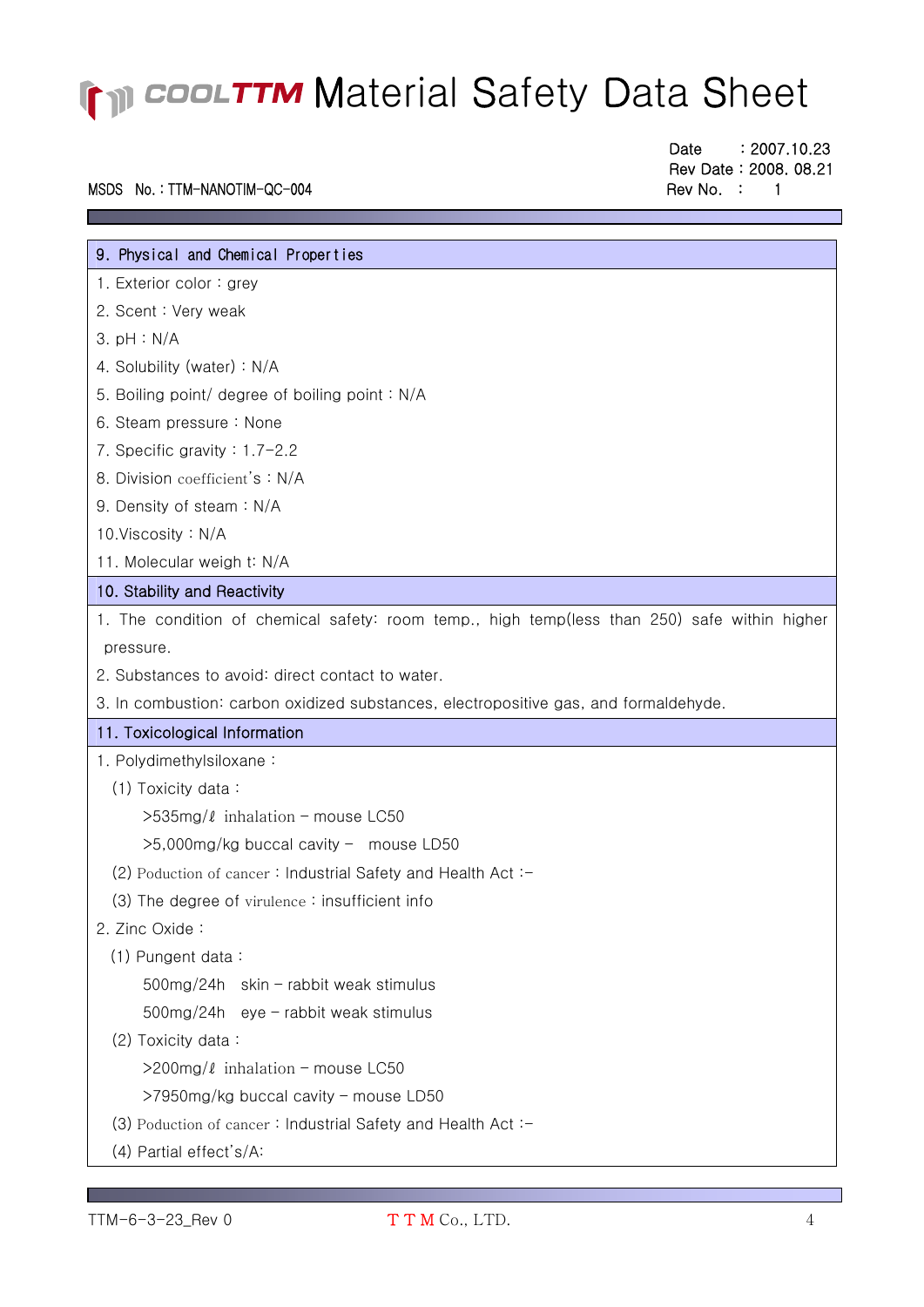### MSDS No.: TTM-NANOTIM-QC-004 Rev No. : 1

l ٦ Date : 2007.10.23 Rev Date : 2008. 08.21

Stimulus : inhalation

 (5) The degree of virulence : Toxicity : inhalation

Low-toxicity : intaking

- (6) Increasing risk by exposure: abnormal respiration
- (7) Data of mutation: toxicity data available.
- (8) Toxicity of reproduction: available.

#### 12. Ecological Information

- 1. Polydimethylsiloxane :
	- (1) Environmental toxicity data :

 Toxicity of fish: 3,160μg/ℓ 96hrs LC50(death rate) catfish Toxicity of invertebrate animal: 44,500μg/ℓ 48hrs LC50(death rate)water flea Other toxicity: 9,650μg/ℓ 96hrs LC50(death rate) leopard frog Accumulation into organisms: 12.62(evaluated from solubility in water)

- 2. Zinc Oxide :
	- (1) Environmental toxicity data :

 Toxicity of fish : 2,246,000μg/ℓ 96hrs LC50(death rate) mire prawn Toxicity of invertebrate animal : 98μg/ℓ 48hrs LC50(death rate)water flea Other toxicity : 3,200μg/ℓ 3week LC50(death rate) toad

#### 13. Disposal Considerations

- 1. Contemporary law for the management of waste : None
- 2. Disposal process : Follow with the adaptive rules.
- 3. Special note : No pyrolysis

#### 14. Transport Information

- 1. Shipboard safety act for hazardous items for shipment : Not subject to IMDG code
- 2. Note for shipping: Surrender to the government and local authority.
- 3. other criterion and restriction for shipping to oversea:

Air transport : Not subject to IATA regulation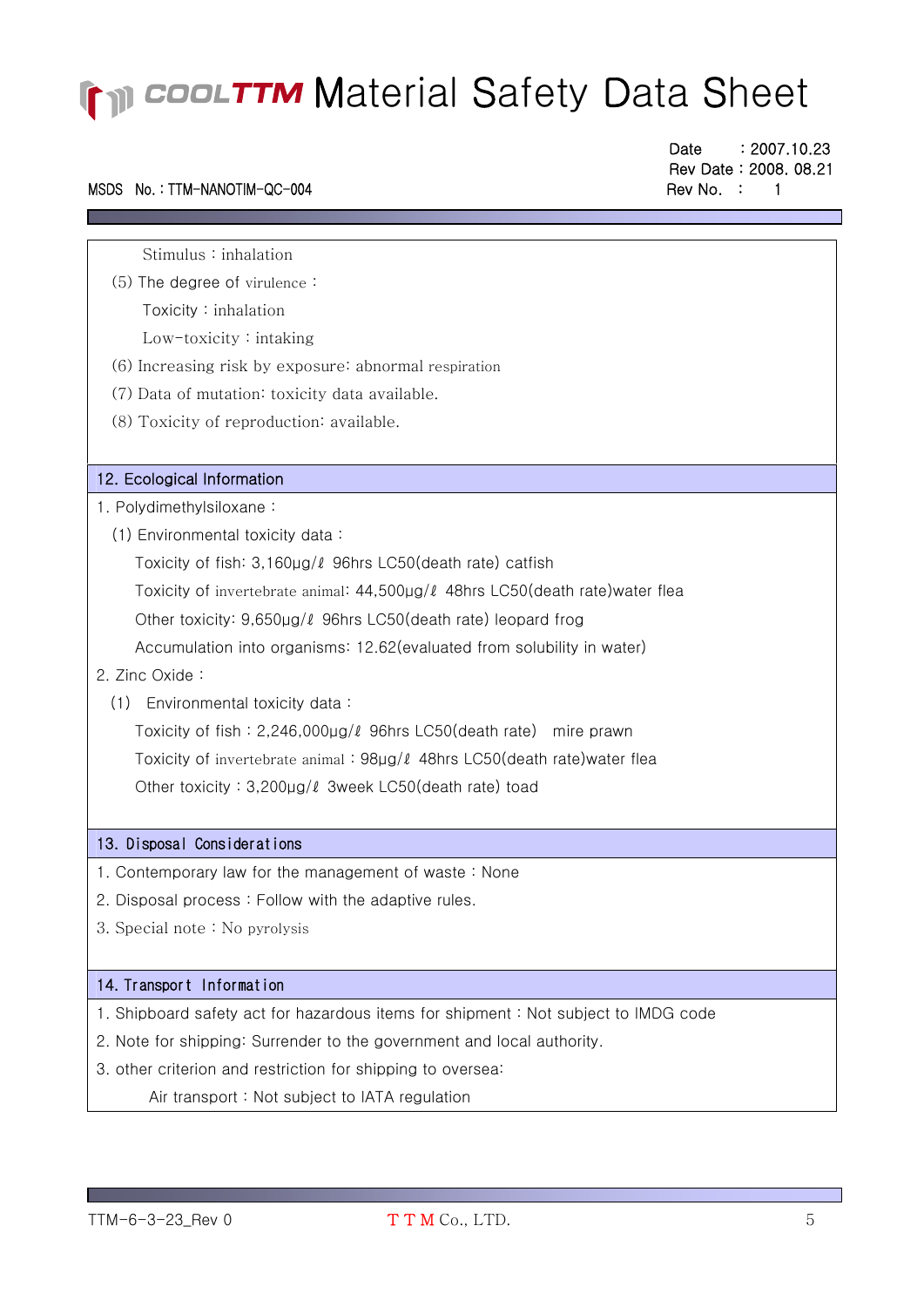### MSDS No.: TTM-NANOTIM-QC-004 Rev No. : 1

l ٦ Date : 2007.10.23 Rev Date : 2008. 08.21

| 15. Regulatory Information                                                                      |                                                   |                      |  |  |  |
|-------------------------------------------------------------------------------------------------|---------------------------------------------------|----------------------|--|--|--|
| 1. Polydimethylsiloxane                                                                         |                                                   |                      |  |  |  |
| (1) Korean law:                                                                                 |                                                   |                      |  |  |  |
| Industrial Safety and Health Act: unclassified                                                  |                                                   |                      |  |  |  |
| The Administration law for toxic substances: unclassified                                       |                                                   |                      |  |  |  |
| The Administration law for toxic substances: unclassified                                       |                                                   |                      |  |  |  |
| (2) The US law:                                                                                 |                                                   |                      |  |  |  |
| CERCLA 103 regulation (40CFR302.4): Not applicable                                              |                                                   |                      |  |  |  |
| SARA 302 regulation (40CFR355.30): Not applicable                                               |                                                   |                      |  |  |  |
| SARA 304 regulation (40CFR355.40): Not applicable                                               |                                                   |                      |  |  |  |
| SARA (Superfund Amendments and Reauthorization Act), SARA 311/312 regulation                    |                                                   |                      |  |  |  |
| (40CFR370.21):                                                                                  |                                                   |                      |  |  |  |
| Acute: No                                                                                       | Chronic: No                                       |                      |  |  |  |
| Fire: No                                                                                        | Reactivity: No                                    | Sudden discharge: No |  |  |  |
|                                                                                                 | SARA 313 regulation (40CFR372.65): not applicable |                      |  |  |  |
| OSHA regulation (29CFR1910.119): not applicable                                                 |                                                   |                      |  |  |  |
| (3) State law:                                                                                  |                                                   |                      |  |  |  |
| Californian state law suggested article No. 65(Beverage controlling regulation): not applicable |                                                   |                      |  |  |  |
| (4) the European Union (EC) law:                                                                |                                                   |                      |  |  |  |
| Classification: not decided                                                                     |                                                   |                      |  |  |  |
| (5) List of countries hazardous items:                                                          |                                                   |                      |  |  |  |
| Toxic Substances Control Act (TSCA) : listed                                                    |                                                   |                      |  |  |  |
| (6) TSCA 12(b) notice of exportation: not listed.                                               |                                                   |                      |  |  |  |
|                                                                                                 |                                                   |                      |  |  |  |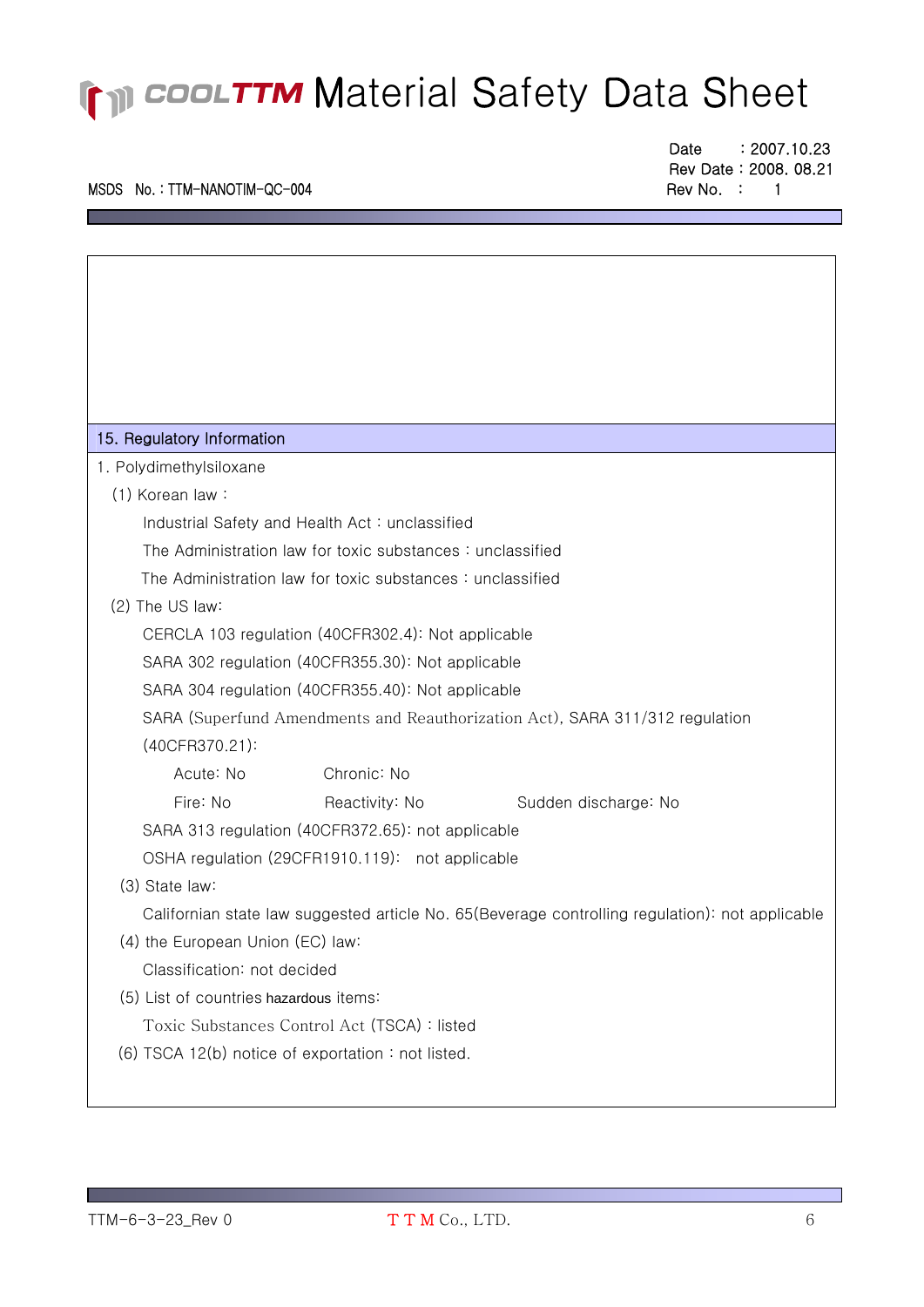### MSDS No.: TTM-NANOTIM-QC-004 Rev No. : 1

F

Date : 2007.10.23 Rev Date : 2008. 08.21

| 2. Zinc Oxide:                                                                                  |  |  |  |  |
|-------------------------------------------------------------------------------------------------|--|--|--|--|
| (1) Korean law:                                                                                 |  |  |  |  |
| Industrial Safety and Health Act: Measurement of working environment substances,                |  |  |  |  |
| Controlling toxic substances, basic substances of exposure                                      |  |  |  |  |
| The Administration law for toxic substances: unclassified                                       |  |  |  |  |
| The Administration law for toxic substances: unclassified                                       |  |  |  |  |
| (2) The US law:                                                                                 |  |  |  |  |
| CERCLA 103 regulation (40CFR302.4): Not applicable                                              |  |  |  |  |
| SARA 302 regulation (40CFR355.30): Not applicable                                               |  |  |  |  |
| SARA 304 regulation (40CFR355.40): Not applicable                                               |  |  |  |  |
| SARA (Superfund Amendments and Reauthorization Act), SARA 311/312 regulation                    |  |  |  |  |
| (40CFR370.21):                                                                                  |  |  |  |  |
| Acute: Yes<br>Chronic: No                                                                       |  |  |  |  |
| Fire: No<br>Reactivity: No<br>Sudden discharge: No                                              |  |  |  |  |
| SARA 313 regulation (40CFR372.65): ZINC COMPOUNDS                                               |  |  |  |  |
| OSHA regulation (29CFR1910.119): not applicable                                                 |  |  |  |  |
| (3) State law:                                                                                  |  |  |  |  |
| Californian state law suggested article No. 65(Beverage controlling regulation): not applicable |  |  |  |  |
| (4) The European Union (EC) law:                                                                |  |  |  |  |
| (EC) classification: Xi stimuli                                                                 |  |  |  |  |
| Hazardous sign/label: Xi stimuli                                                                |  |  |  |  |
| (EC) Safety Tips:                                                                               |  |  |  |  |
| R 37<br>May cause abdominal pain.                                                               |  |  |  |  |
| S <sub>2</sub><br>Keep out of reach of children.                                                |  |  |  |  |
| S 24<br>Avoid skin contact.                                                                     |  |  |  |  |
| S 46<br>Ask a doctor and show warning label on the container if the case of swallowing.         |  |  |  |  |
| (5) List of countries hazardous items:                                                          |  |  |  |  |
| Toxic Substances Control Act (TSCA): listed                                                     |  |  |  |  |
| (6) TSCA 12(b) notice of exportation: not listed.                                               |  |  |  |  |
|                                                                                                 |  |  |  |  |
|                                                                                                 |  |  |  |  |
|                                                                                                 |  |  |  |  |